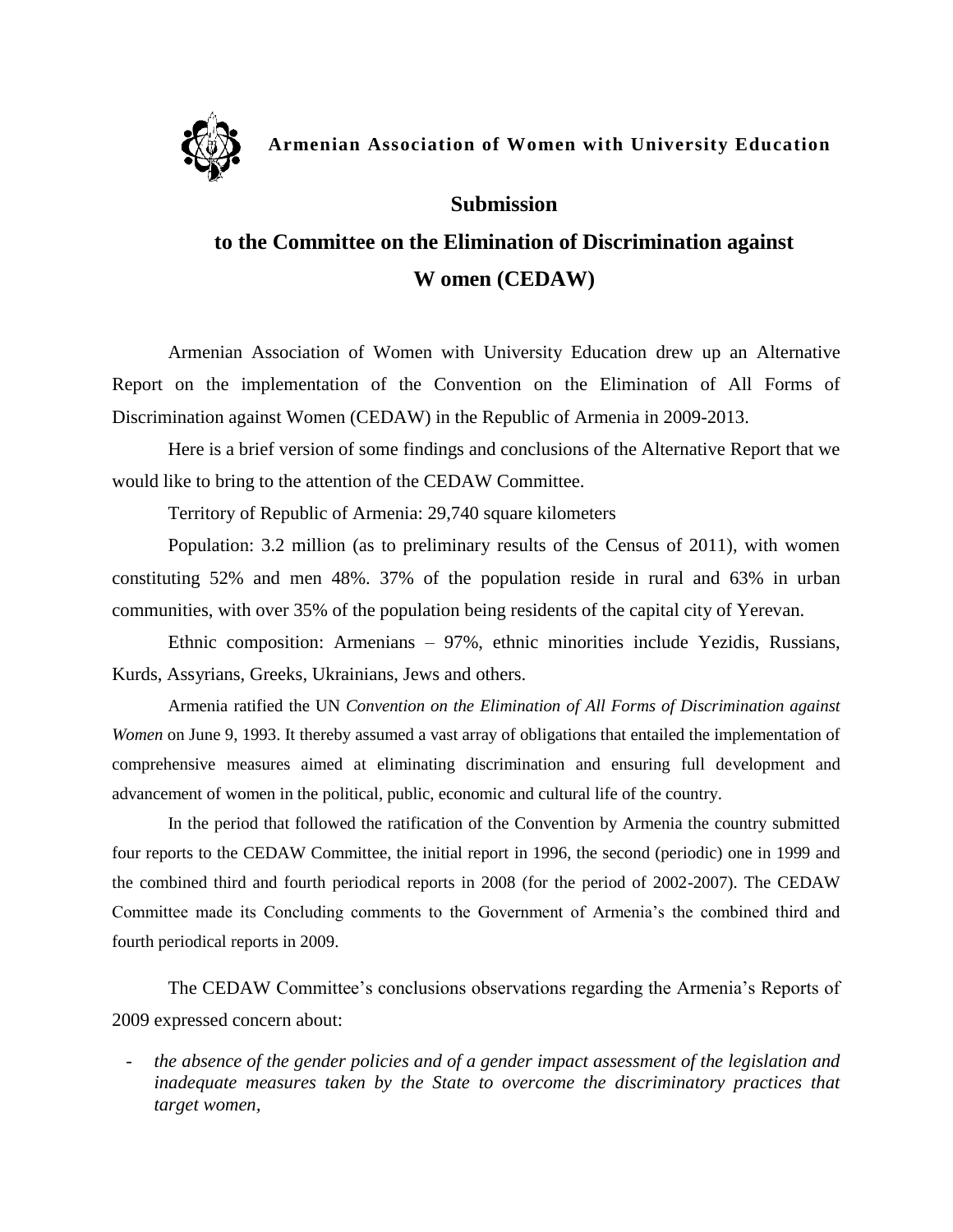- *a wide gap between the legislative norms, which guarantee equality between the sexes, and their implementation as a result of gender-neutral policies,*
- *inadequate awareness on the part of the general public and the Government officials concerning the Convention and the gender equality policies, lack of public awareness of "discrimination against women" and attempts to discredit the idea of gender equality,*
- ineffectiveness of temporary special measures taken with a view to correcting a gender *imbalance in the legislature,*
- *low representation of women in the RoA National Assembly and in local self-government bodies,*
- *underrepresentation of women in decision-making in public administration at all levels and limited influence of women on the country's policies and on the processes in the public and political life of the society,*
- the absence of the national machinery as an instrument for the elimination of *discrimination against women,*
- *prevalence of gender stereotypes in the society and the absence of government's measures to eliminate them,*
- *reproduction of a stereotypical image of women by mass media and the latter's lack of acceptance of the gender equality idea,*
- *horizontal and vertical gender segregation in employment and in the labor market and women's significantly low de facto average wages as compared to that of men,*
- *significantly higher share of women among the officially registered unemployed and women's limited access to loans and resources,*
- *substandard working and living conditions of rural women,*
- *absence of gender-sensitive policies in the field of education, existing risks of decreasing participation of girls in education system and weak leverage of women on the formulation of education policies,*
- *low level of State funding of the health-care sector and limited access to adequate general health-care services for women,*
- *insufficient State measures to combat violence against women, lack of legal and social protection of victims of violence and absence of intolerance of the general public against all forms of violence against women,*
- *the absence of systematic collaboration of State entities with civic groups in promoting gender equality.*

The CEDAW Committee also urged the Armenian Government to ensure wide dissemination in Armenia of the said concluding comments and of other international documents that aim at achieving gender equality.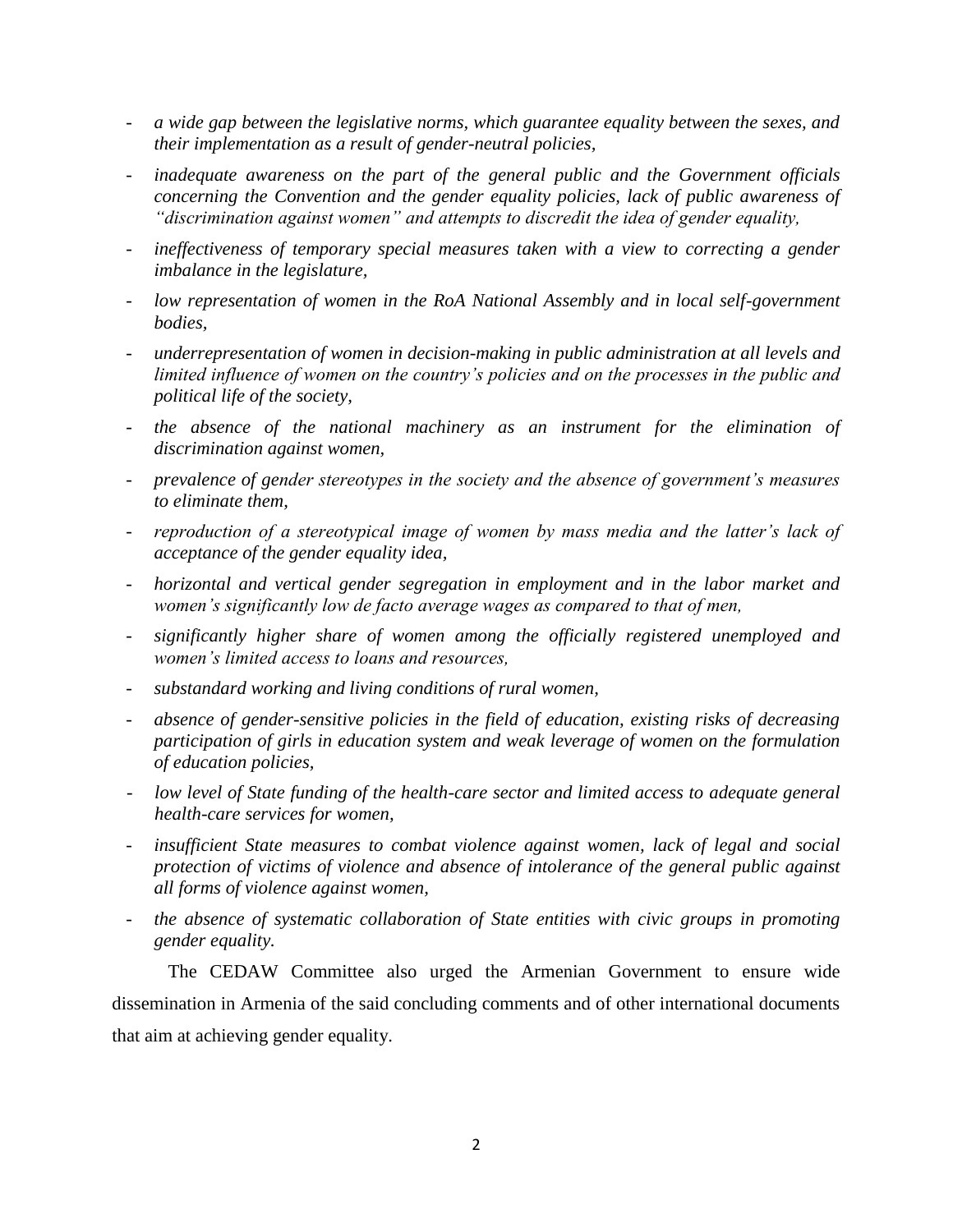However, the Committee's concluding observations and recommendations have not become a subject for a serious public discussion. They have not merited consideration by the National Assembly and the Government and have not been given due attention by nongovernmental organizations. The general public is not aware of them.

The discussions that were held were few and far between and limited either to the initiatives of a close circle of women's organizations that take an interest in the issues or to the involvement of the same organizations in formalistic discussions staged by the Ministries responsible for the preparation of the reports.

## **The Goals of the Report are:**

- **independent assessment** of the country's implementation of the *Convention on the Elimination of all Forms of Discrimination against Women* in virtually all key sectors and of the fulfillment of the obligations, and
- **identification of the problems** that impede the implementation of the Convention in the Republic of Armenia, and
- **ascertainment of possible solutions** presented as recommendations for the Armenian National Assembly, Government, other entities of State power, political parties and NGOs so that gender issues are taken into consideration in the legislative practices and gender component is integrated in the Armenian Government's programs aimed to promote gender equality, and for civil society institutions to enhance their efforts to promote gender equality and encourage women's political participation.

The socioeconomic and socio-political situation in Armenia after the declaration of independence in 1991 was the result of systemic reforms that aimed to build a democratic State and free-market economy.

Even though the reforms that were conducted in line with the 'shock therapy' principle and the 'growth without development' scenario laid some groundwork for improving the country's macroeconomic indicators, nevertheless, the results of the economic growth for the most part went to the well-to-do social groups and the national wealth got concentrated in the hands of a group of oligarchs.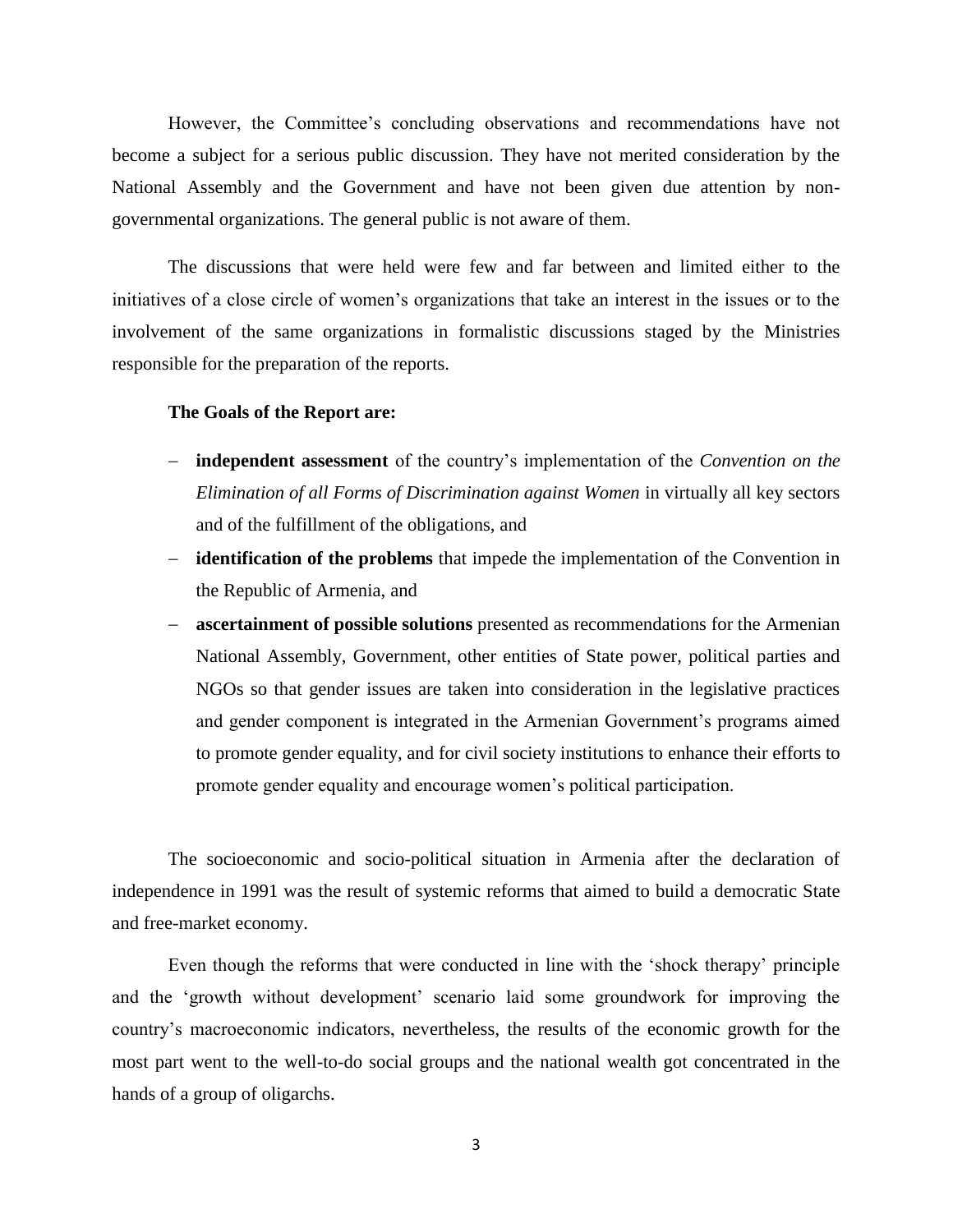The reforms had a high social cost as they were accompanied by mass-scale unemployment, a dramatic growth of material and human poverty, unprecedented expansion of the scale of corruption, and growing social differentiation of the population.

Some positive trends of macroeconomic stabilization of the previous period such as an almost 10% annual economic growth on the average and a 7-fold increase in the per capita GDP did not create the conditions that are necessary for raising the level and quality of people's life in the subsequent periods in the country's development.

In 2009-2012, the economic growth rates were not maintained not only because of the impact of the global financial and economic crisis and of weak competitiveness of the country's economy but also because of a slow increase in the industrial development rates, low effectiveness of agricultural production, growing extent and degree of corruption, the ongoing process of social differentiation of the population that led to growth in unemployment and to higher poverty rates, to male outmigration on an unprecedented scale, to lower birth rates and to social dissatisfaction of population.

Economic stagnation and high inflation rates led to a decrease in real wages of employees, while the poverty level increased. In 2012, the minimal wages in the country was 32.500 AMD (about 30 USD) and the minimum pension was 10,500 AMD (26 USD), while the value of the minimum consumer basket was estimated at over 50,000 AMD. The social burden of effected reforms has had an adverse impact first of all on the most vulnerable groups of the population, including women.

In recent years a number of important events occurred in the political life of Armenia, which can prove fateful for the county's further development. Within the program of the *European Neighbourhood Policy* the official negotiations on Armenia's association with the European Union entered the final stage in 2013. The negotiations focused on defining in greater detail the cooperation format. According to the obligations assumed by Armenia, the process of reforming the legislative, human rights, education and other systems was launched with a view to harmonizing them with the European standards. The attainment of gender equality is included alongside other issues in the activities of the *European Neighbourhood Policy*.

In 2009-2012, the Armenian Government took a number of steps *to carry out* the recommendations provided by the *UN Committee on the Elimination of Discrimination against*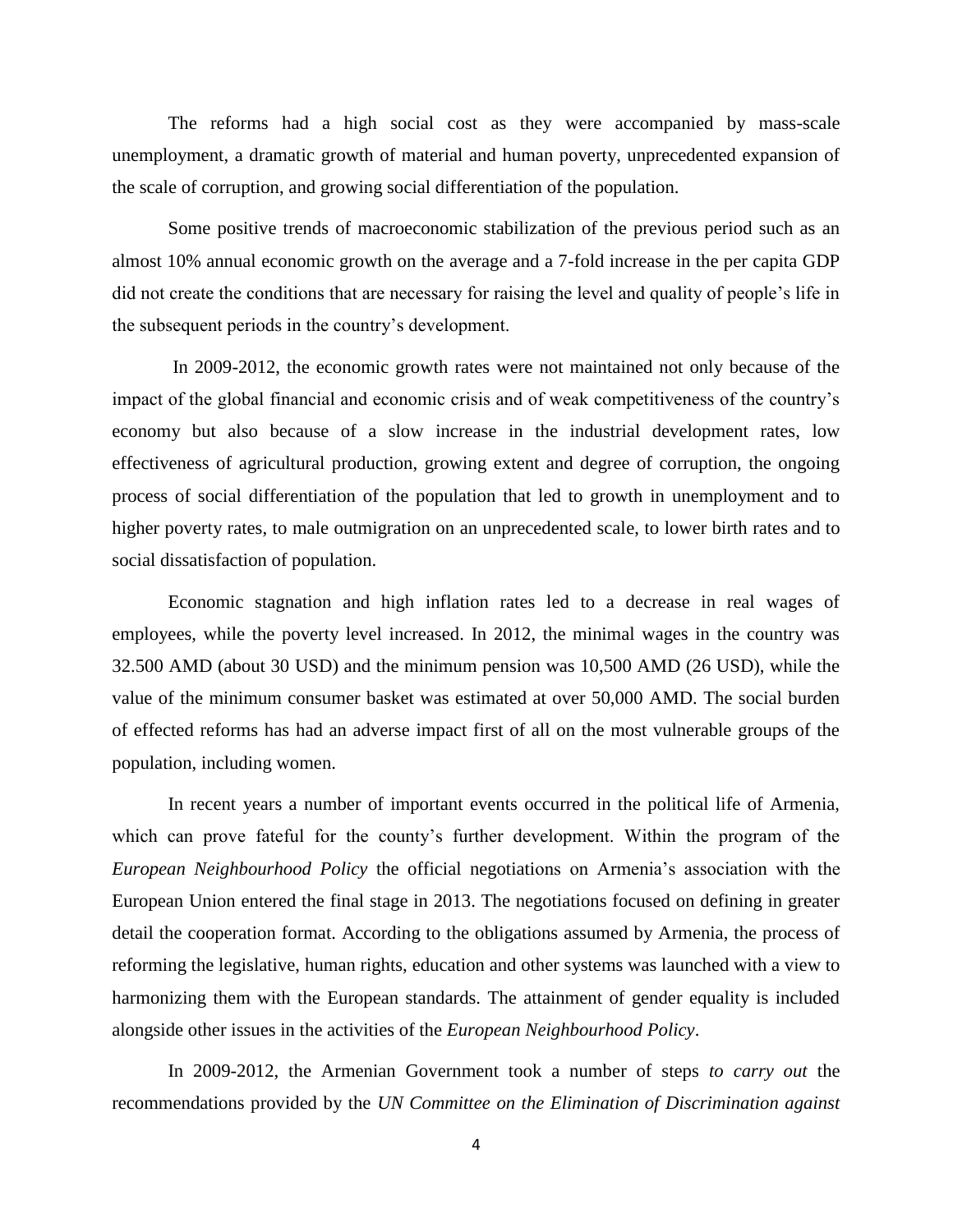*Women* with regard to Armenia's combined third and fourth periodic reports and *to implement* gender policy and *to improve* gender situation in the country.

In February 2010, the Armenian Government approved the *Gender Policy Concept Paper*, while on 20 May 2011 it adopted the Protocol Decree № 19 "On approving the 'Strategic Program of Gender Policy of the Republic of Armenia for 2011-2015'," which entails gender mainstreaming of the Government's programs and policies.

In line with the 20 May 2011 RoA Government Decree the standing commissions for the implementation of the *Gender Policy Concept Paper* and on gender equality were set up in all regions of the country. The commissions are headed by Deputy Regional Heads and are composed of employees of the Regional Governors' offices and of representatives of nongovernmental organizations.

In December 2012, the RoA Government amended the Charter of the Women's Council affiliated with the RoA Prime Minister and recommended that the Council be regarded as a national machinery for gender equality.

In May 2013, in line with the recommendations of the UN CEDAW Committee, the National Assembly adopted the *RoA Law on Provision of equal rights and equal opportunities for women and men*. In June 2013, the country's President signed the Law, whereupon it took effect.

The *RoA Law on Provision of equal rights and equal opportunities for women and men* is a document that seeks to meet to the maximum extent a number of the requirements of the UN Convention on the Elimination of All Forms of Discrimination against Women. In particular, the Law introduces the concept of "gender-based discrimination" regulates the issue of ensuring equal rights and equal opportunities to women and men in the fields of politics, public administration, labor and employment, entrepreneurship, health care and education and provides the opportunity and the procedure for protecting citizens from discrimination on the grounds of sex and legal responsibility for discrimination.

The RoA Election Code was amended according to the recommendation of the CEDAW Committee and the gender quota in the political party lists in the RoA parliamentary elections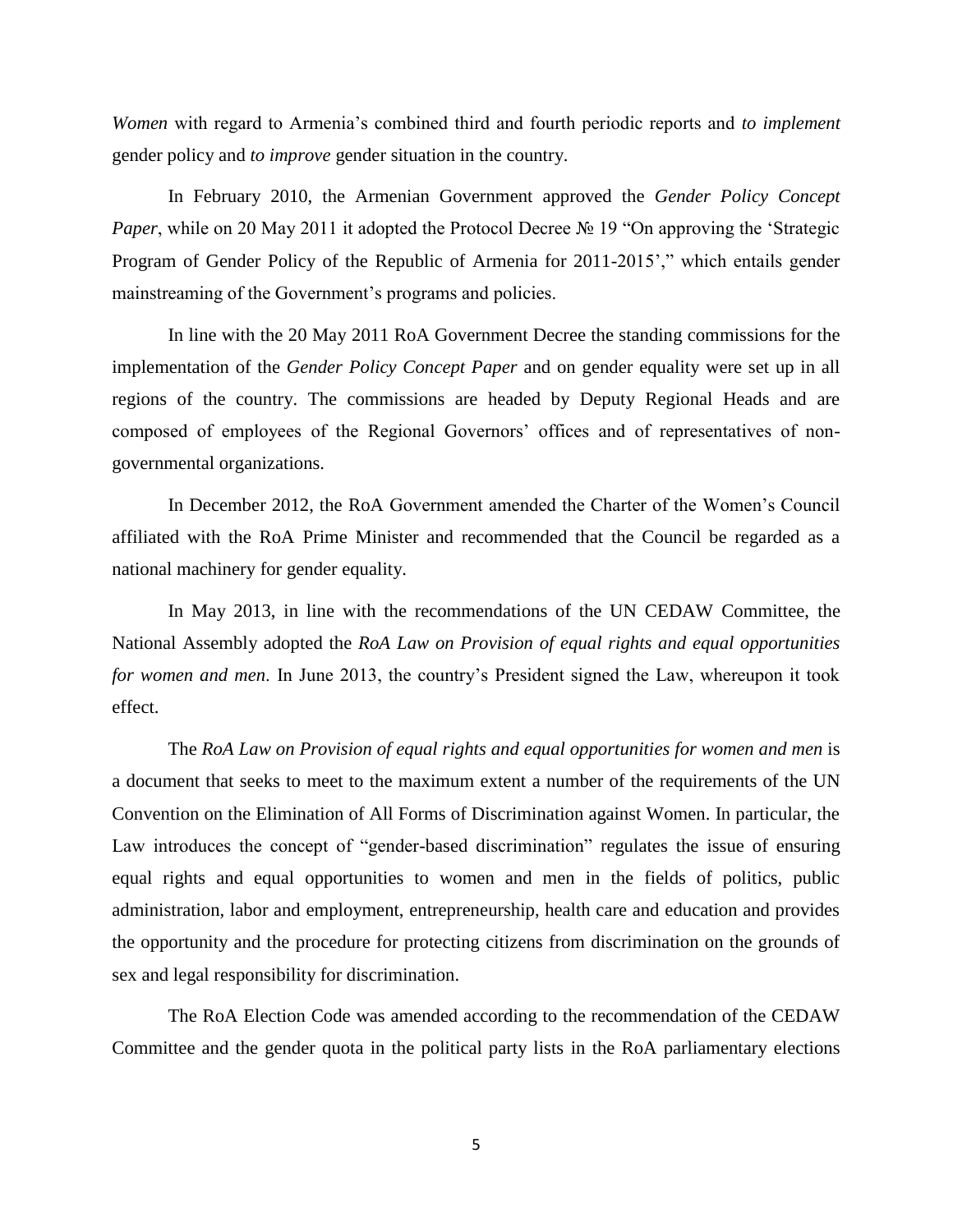was raised from 15% to 20%. A 20% gender quota was also introduced in the political party lists in the Yerevan City Council elections.

In recent years, with a view to mainstreaming gender into political and public practices and to raising gender awareness the RoA Government together with non-governmental organizations hold annual contests for the Prime Minister's award in the categories "The best urban community and the best rural community in implementing the gender policy," "The best female entrepreneur" and "The best media outlet in providing coverage of gender issues" that aim at eradication of gender stereotypes and at advocacy of non-stereotypical images of women by mass media.

At the same time the Armenian Government failed to implement adequately the recommendations on a number of important articles of the Convention and areas provided by the UN Committee on the Elimination of Discrimination against Women regarding the combined third and fourth periodic reports.

The amendment of Article 108 of the Election Code to raise the gender quota in the political party lists in the proportional representation elections to the Parliament, which was adopted by the RoA National Assembly in 2011, contains a certain discriminatory approach and does not guarantee the application of that principle to the first 5 candidates who top the list and stand the best chance of being elected. The implementation of the quota during the 2012 parliamentary elections revealed its ineffectiveness as none of the nine political parties running for parliament had a female candidate in the top five places on their lists.

The share of women on the political parties' lists in the elections was 22.8% on an average. However, after the elections the representation of women in the RoA National Assembly was 10.7%, a very small increase from 9.2% after the parliamentary elections of 2007.

The 20 per cent quota set by the Election Code of Armenia was to a certain extent neutralized also by post-election withdrawals.

Gender imbalance in local governments remains a problem for local democracy. The results of local elections held in 2012 demonstrate a low level of women's participation: there were only 43 women (or 3.5%) among 1,237candidates running for the position of a Head in 638 rural communities.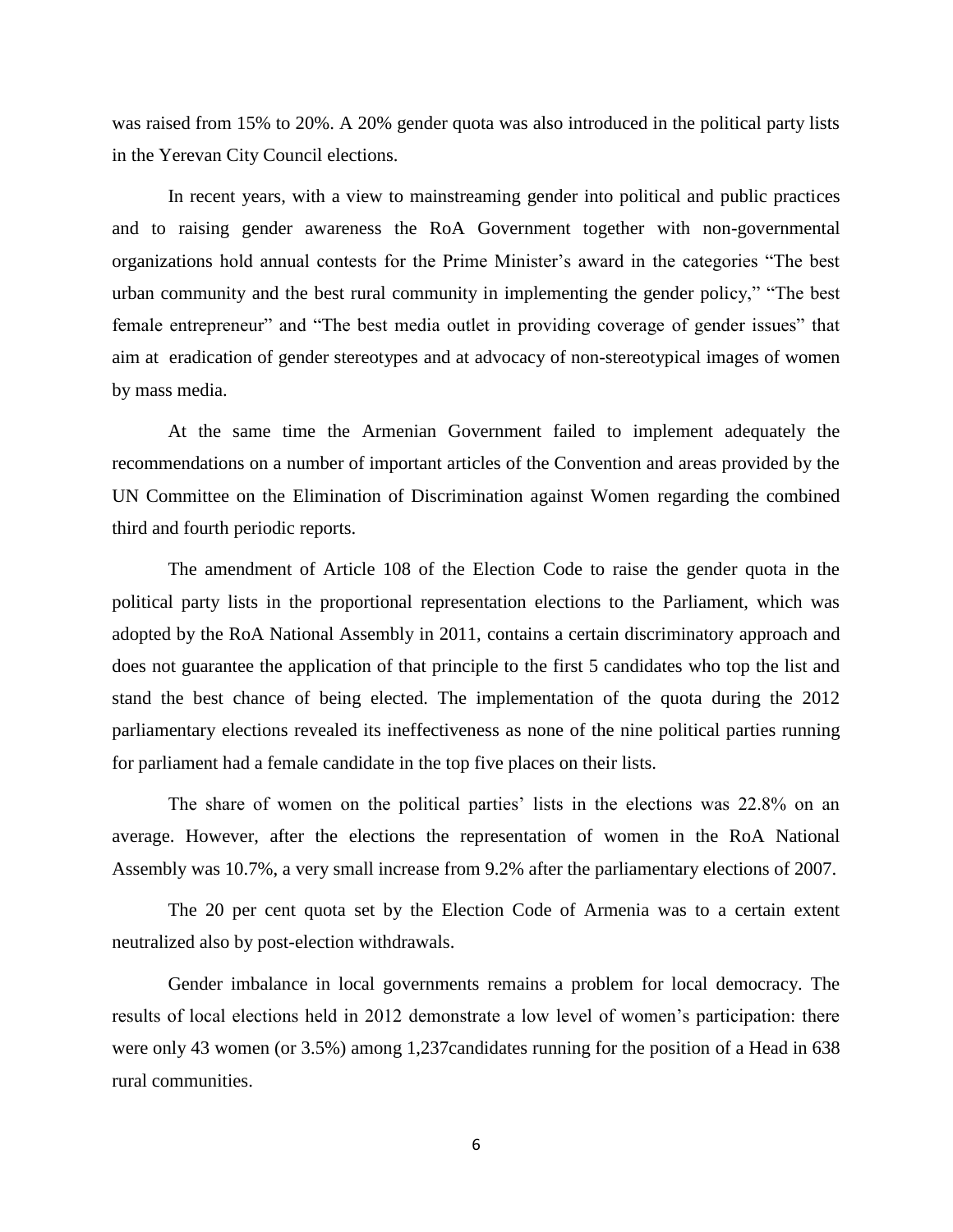Women account for 8.6% in local Councils, which are elective bodies. Their representation there increased by merely 2.4% as compared to the 2008 elections.

The representation of women in the Yerevan City Council somewhat increased. 10 women (or 15%) were elected to the City Council in the 2012 local elections.

Women's representation in the position of Heads of rural communities decreased as compared to the earlier elections. Out of 866 rural communities only 19 (or merely 2.3%) are headed by women. There is not a single woman in the elective position of a city/town mayor in 48 cities and towns of the country.

There still exists a gender imbalance at the top level of the executive branch of government. In 2013, among 19 Ministers (i.e. in a political position whose holders take part in political decision-making) there were only 2women: the RoA Minister of Culture and the RoA Minister of Diaspora. There are only 7 women among 66 holders of a discretionary position of a Deputy Minister who have some influence on political decision-making. In regional administrations, there are 2 women out of 22 Deputy Regional Governors and 2 women out of 10 Heads of Office.

Even though the share of women in the top-level positions in the civil service grew from 10.4% in 2007 to 14.0% by 2013, nevertheless, there is not a single woman among the Advisors to the RoA President, while among 6 Advisors to the RoA Prime Minister there is only one woman who deals with health sector. Women still constitute a majority among the low-paid civil servants holding junior positions in the executive branch of government.

The RoA Ministry of Education and Science did not carry out the recommendation made by the UN Committee on the Elimination of Discrimination against Women "to review all school textbooks to eliminate gender-role stereotypes" and "to implement programmes encouraging girls to enter non-traditional study courses."

Despite the fact that institutionalization of gender education is designated as a priority of the country's gender policies, the process has been unfolding slowly and involving an insignificant part of students. The RoA Ministry of Education and Science did not built on the experience gained in 2005-2008 in institutionalizing gender education in general secondary schools and in institutions of higher learning.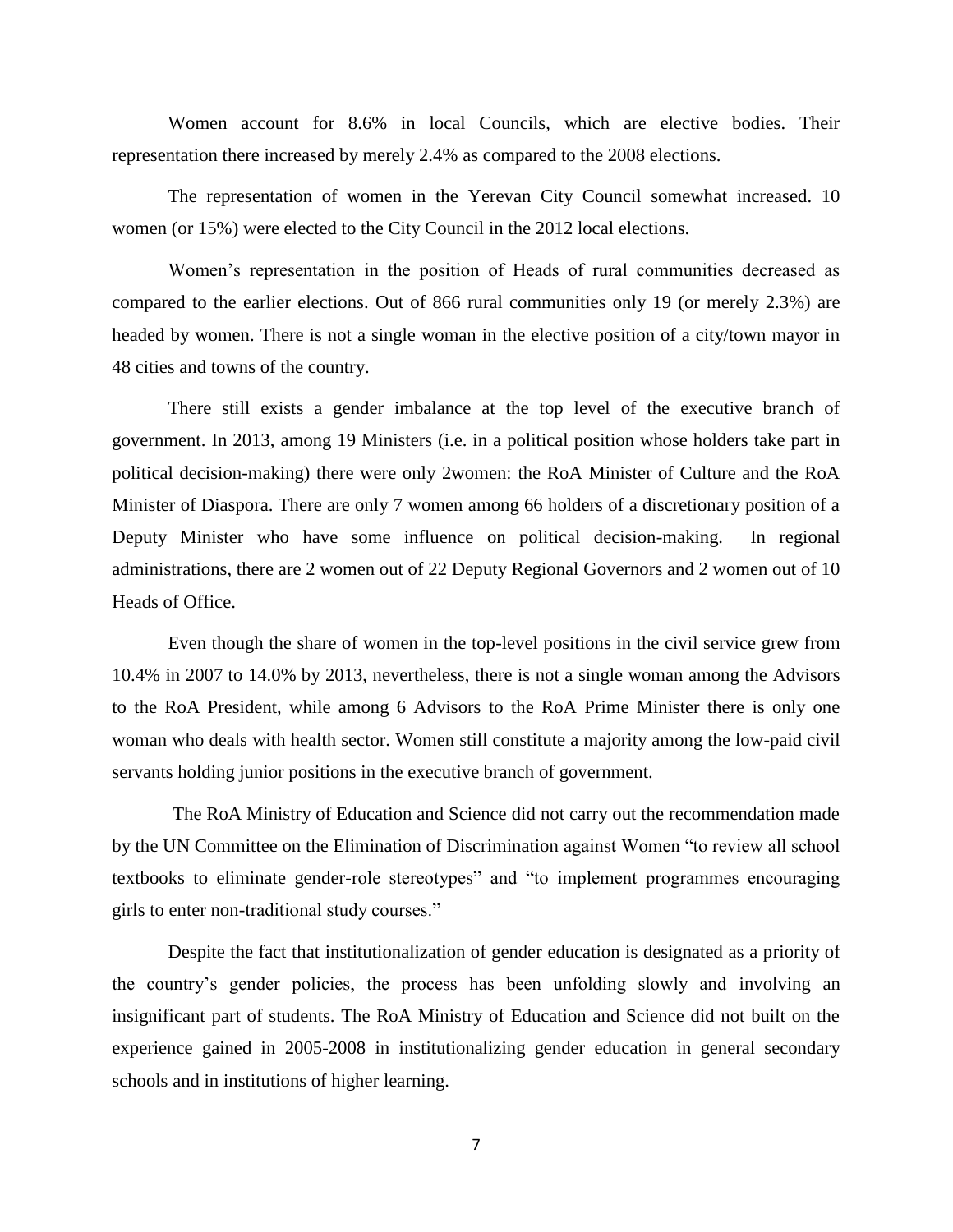Even though women account for over 70% of employees in the education system, their low representation in the leadership of government-run higher education institutions and vocational schools results in their limited leverage concerning the formulation and implementation of education policies as a whole.

Despite the fact that the RoA Constitution, the RoA Labor Code and the RoA Law *On State Labor Inspection* enshrine the principle of an equal pay for equal work and prohibit differentiation on the grounds of sex on the labor market and in the field of employment, the average monthly net income of men significantly exceeds that of women virtually in all spheres regardless of type of economic activity or status. In 2012, the average monthly net income of women in this country comprised 59% of men's income, while the average salaries of women constituted 64.4% of men's salaries.

As at 2012, in this country 55.2% of women and 72.1% of men were economically active. Women comprised 48% and men 52% of the total employed population<sup>1</sup>.

At the beginning of 2013, the number of the officially registered unemployed in the country was 69,400 (including 49, 200, or 71% women),

Even though the general public's perception of the adoption of the *RoA Law on Provision of equal rights and equal opportunities for women and men* was on the whole positive, however, quite soon after its adoption it met certain opposition from radical groups with conservative leanings. Those groups used print media, social networks and TV to discredit the Law manipulating the public opinion and presenting the concept of "gender" as advocacy for sex change and as support for sexual perversions aimed to destroy family, which is a traditional national value.

Owing to the lack of adequate efforts to disseminate information to the public at large, some segments of the population accepted uncritically the misinformation about the adopted *RoA Law on Provision of equal rights and equal opportunities for women and men*. Furthermore, women's inadequate awareness of the rights under the CEDAW Convention and spelled out in the adopted Law accounts for the fact that not only ordinary citizens but also some female

 $\overline{\phantom{a}}$ 

<sup>1</sup> *Women and Men in Armenia, 2013*. *Statistical Booklet*. Yerevan: National Statistical Service, 2013, pp. 107-108.